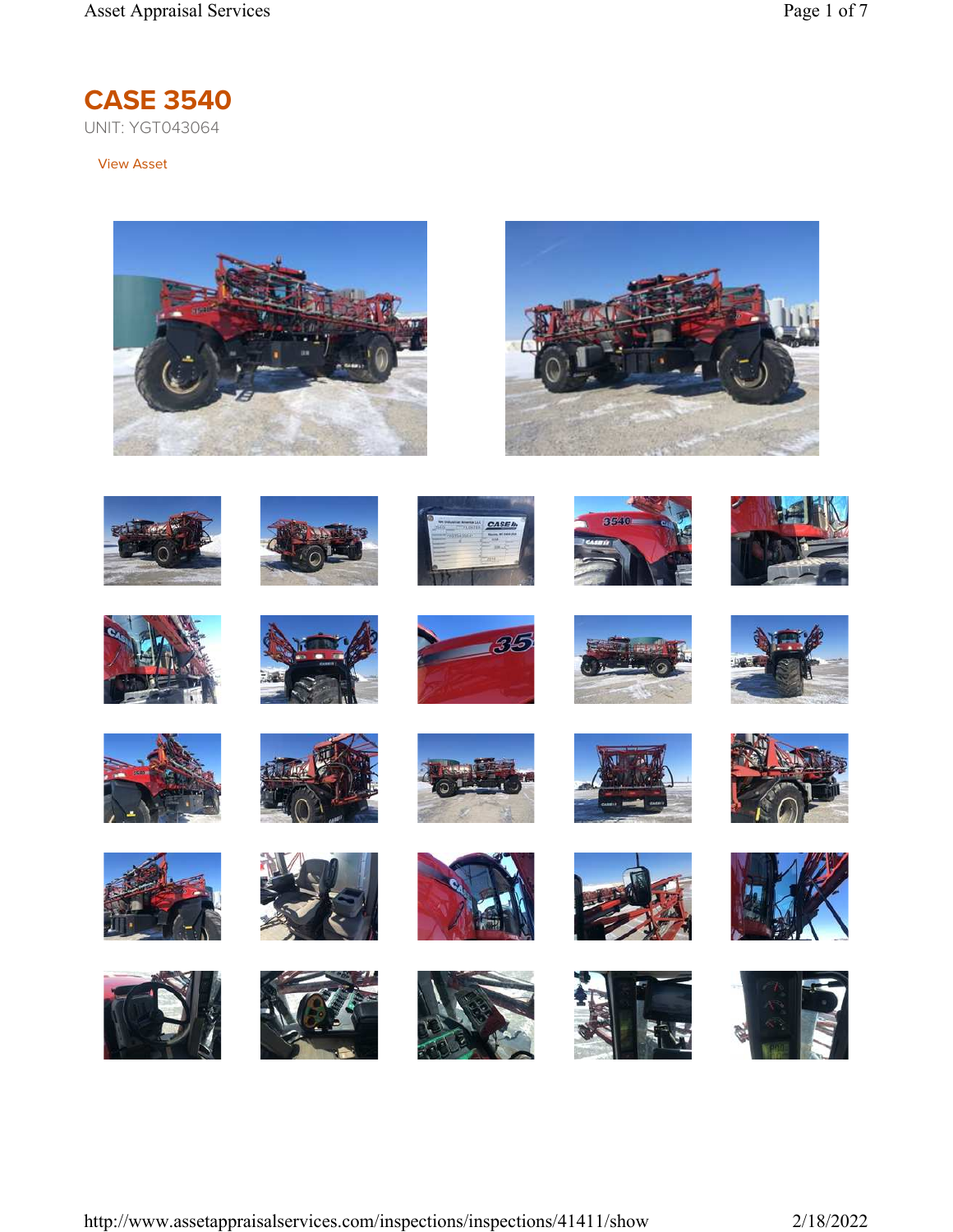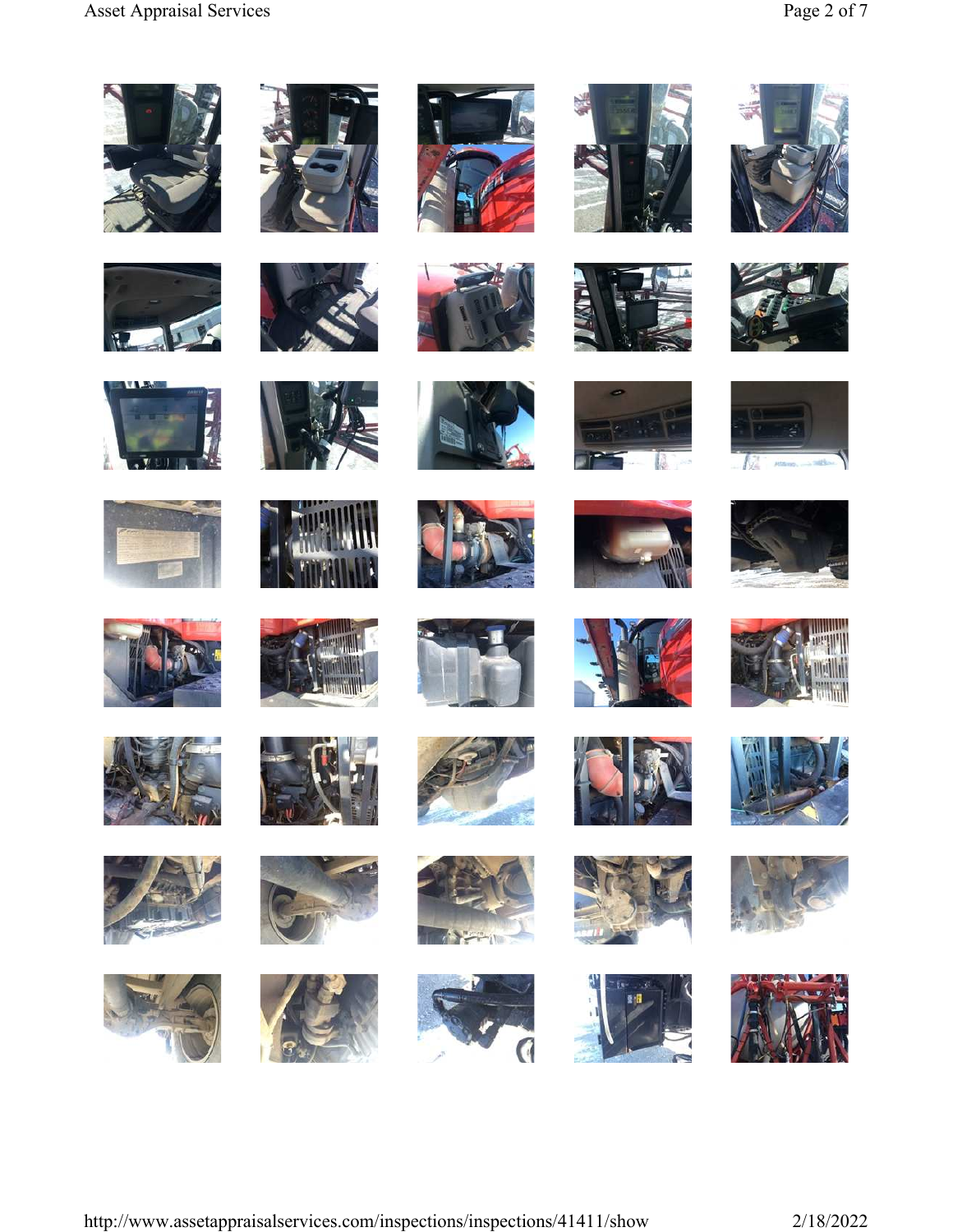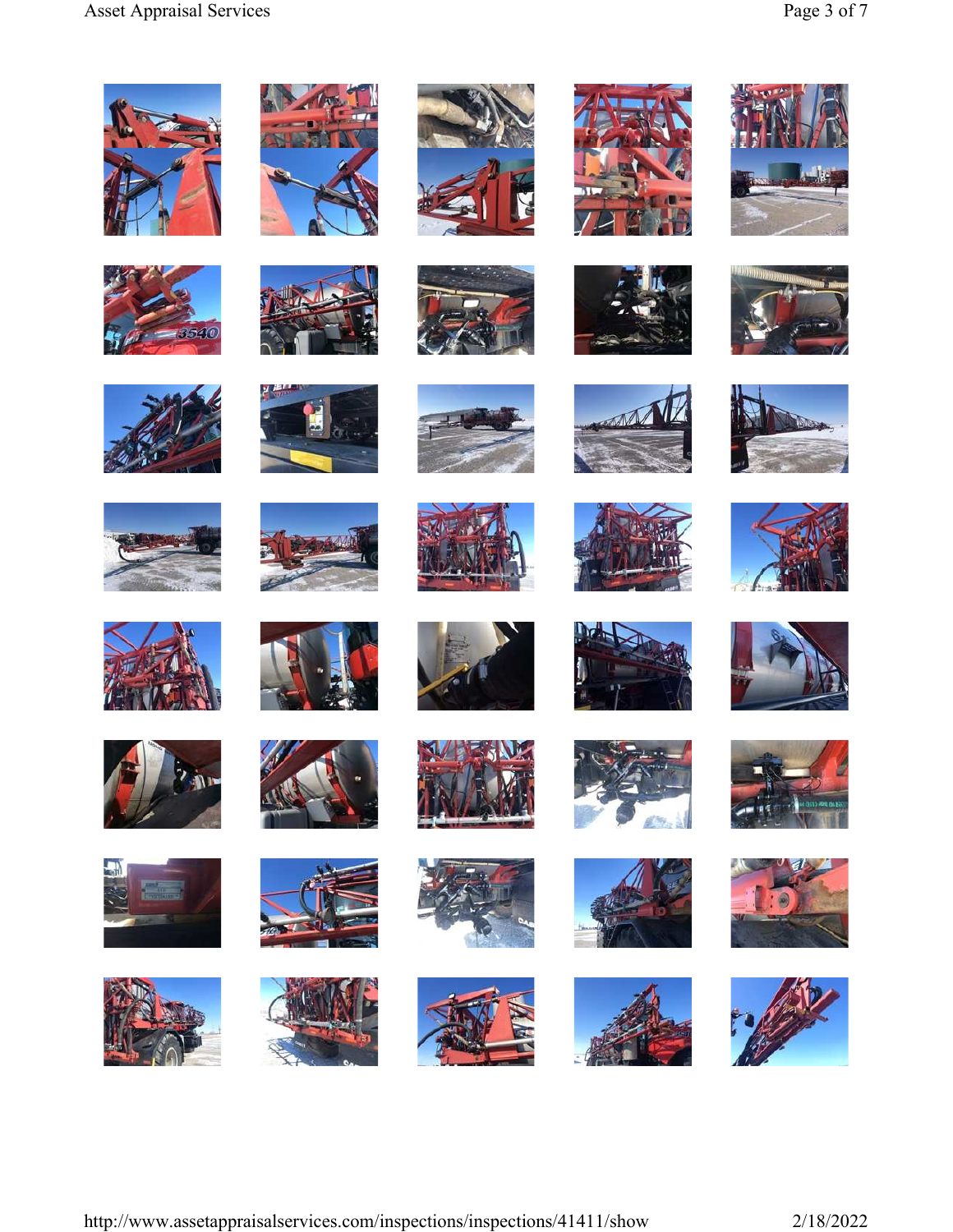

## **GENERAL APPERANCE**

| <b>UID</b>           | YGT043064                               | Paint                      | No visible damage      |
|----------------------|-----------------------------------------|----------------------------|------------------------|
| <b>Glass</b>         | No visible damage or missing components | <b>Exterior Lights</b>     | All lights operational |
| <b>Steps/Ladders</b> | Good                                    | <b>Serial Number / VIN</b> | YGT043064              |

#### **CONTROL STATION SPRAYER**

| <b>Operator Station</b>                                 | <b>Precision Farming</b> | Raven Display |
|---------------------------------------------------------|--------------------------|---------------|
| 2955 Machine Hours Showing, Automatic, Air Conditioner, |                          |               |
| Air Ride Seat                                           |                          |               |

#### **SAFTEY**

| Horn                            | Operational                                                   | <b>Seat Belts</b>           | Operational |
|---------------------------------|---------------------------------------------------------------|-----------------------------|-------------|
| <b>CONTROL STATION</b>          |                                                               |                             |             |
|                                 | <b>Seats/Armrests No visible damage or missing components</b> | <b>Hydraulic Controls</b>   | Good        |
| <b>Steering Control</b><br>Good |                                                               | <b>Drivetrain Controls</b>  | Good        |
| <b>Oil Pressure</b>             | The gauge registers in the operating range.                   | <b>Warning Lights</b>       | Operational |
| <b>Guages</b>                   | Operational                                                   | Hour Meter/Odometer (Start) | 2955.6 hrs  |

http://www.assetappraisalservices.com/inspections/inspections/41411/show 2/18/2022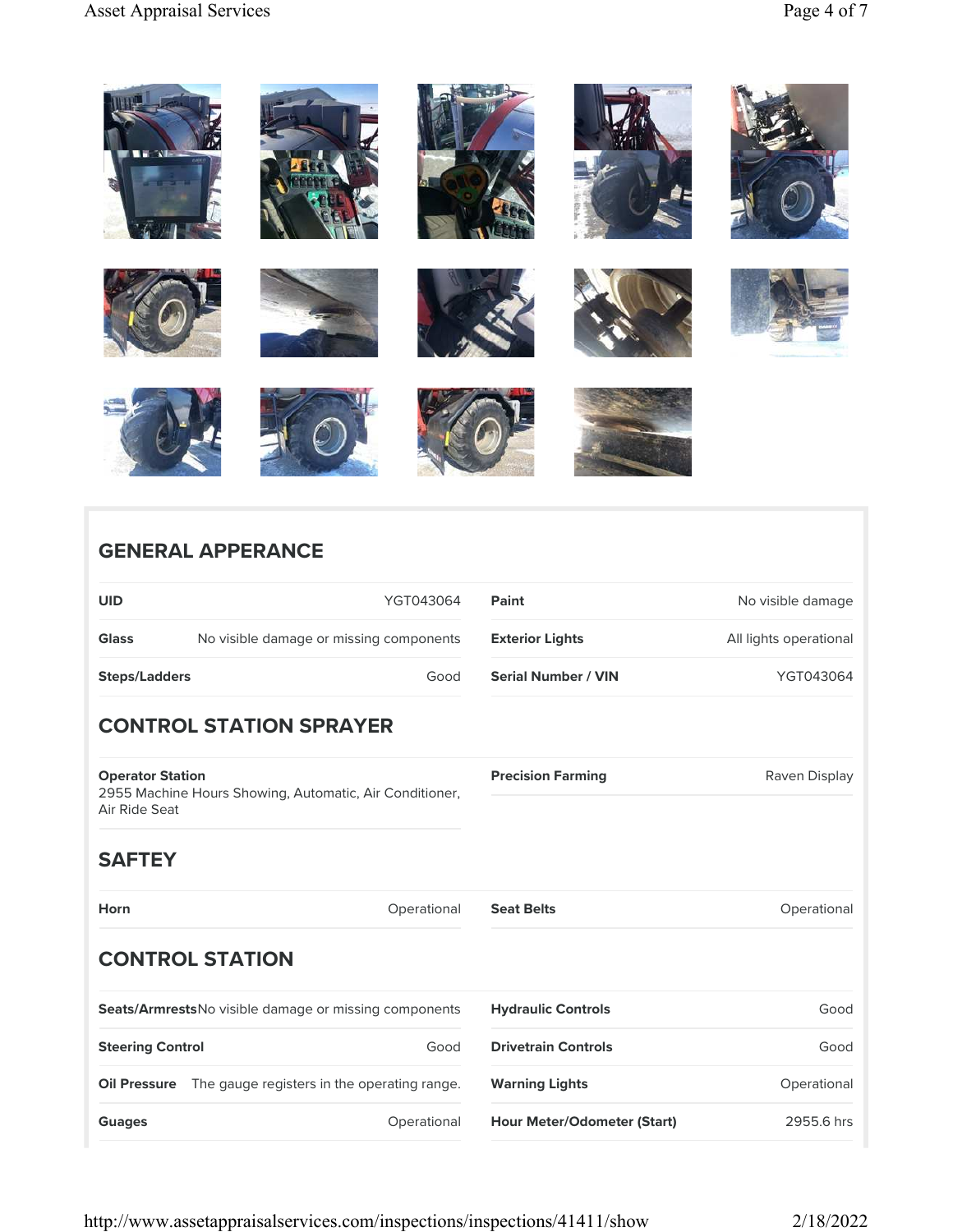| <b>Hour Meter/Odometer</b>                                                                                                                          | 2955 hrs                                | <b>Cab Air Conditioner</b><br>The ambient temperature is too cold to check                     |                           |
|-----------------------------------------------------------------------------------------------------------------------------------------------------|-----------------------------------------|------------------------------------------------------------------------------------------------|---------------------------|
| <b>Cab Heater</b>                                                                                                                                   | Operational                             | <b>Limited Function Check</b><br>The main components are in place and operational as<br>noted. |                           |
| <b>ENGINE</b>                                                                                                                                       |                                         |                                                                                                |                           |
| <b>Blow By</b>                                                                                                                                      | Visible                                 | <b>Starter</b>                                                                                 | Operational               |
| <b>Exhaust System</b>                                                                                                                               | No visible damage or missing components | <b>Radiator</b>                                                                                | Good                      |
|                                                                                                                                                     |                                         | <b>Oil Leaks</b>                                                                               | No dripping leaks         |
| <b>DRIVETRAIN</b>                                                                                                                                   |                                         |                                                                                                |                           |
| <b>Transmission</b>                                                                                                                                 | Good                                    | <b>Rear Axle</b>                                                                               | Good                      |
| <b>Limited Function Check</b>                                                                                                                       | The drivetrain was operational.         |                                                                                                |                           |
| <b>HYDRAULICS</b>                                                                                                                                   |                                         |                                                                                                |                           |
| <b>Hydraulic Pump</b>                                                                                                                               | Good                                    | <b>Hydraulic Motors</b>                                                                        | Not operationally checked |
| <b>Hydraulic Tank</b>                                                                                                                               | Good                                    | <b>Cylinders</b>                                                                               | Good                      |
| <b>Cylinder Pins and Bushings Condition</b><br>Good                                                                                                 |                                         | <b>Limited Function Check (Hydraulics)</b><br>The hydraulic system was operational.            |                           |
| <b>CHASSIS SPRAYER</b>                                                                                                                              |                                         |                                                                                                |                           |
| <b>Body Details</b><br>Pump Type:, Hydraulic Driven Pump, 2000 L Tank Type:<br>Stainless Steel Tank, Foam Markers, Rinse Tank, 5 Section<br>Control |                                         | <b>Booms and Boom Tree</b>                                                                     | Good                      |
|                                                                                                                                                     |                                         | <b>Boom Shocks</b>                                                                             | Good                      |
|                                                                                                                                                     |                                         | <b>Tank</b>                                                                                    | Good                      |
| <b>Tank Saddle</b>                                                                                                                                  | Good                                    | Plumbing                                                                                       | Good                      |
| <b>Air System</b>                                                                                                                                   | Not operationally checked               | <b>Foam Marker</b>                                                                             | Not operationally checked |
| <b>Controller Rating</b>                                                                                                                            | Appears complete                        |                                                                                                |                           |
| <b>CHASSIS RUBBER TIRE AG</b>                                                                                                                       |                                         |                                                                                                |                           |
| <b>Steering Linkage</b>                                                                                                                             | Good                                    | <b>Park Brake</b>                                                                              | Good                      |
| <b>Limited Function Check (Brakes)</b>                                                                                                              |                                         | <b>Frame Condition</b>                                                                         | Good                      |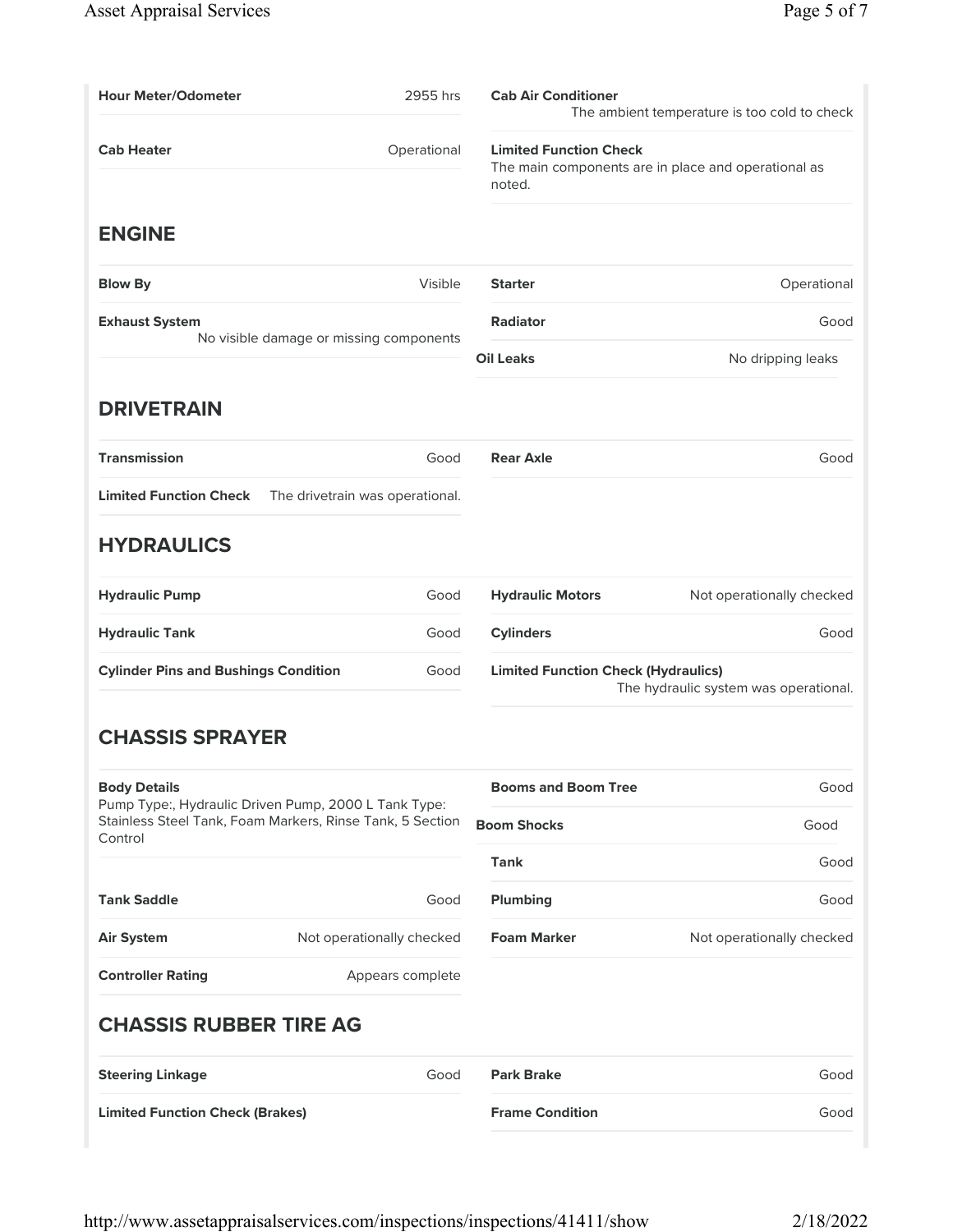

Too Cold to Test A/C